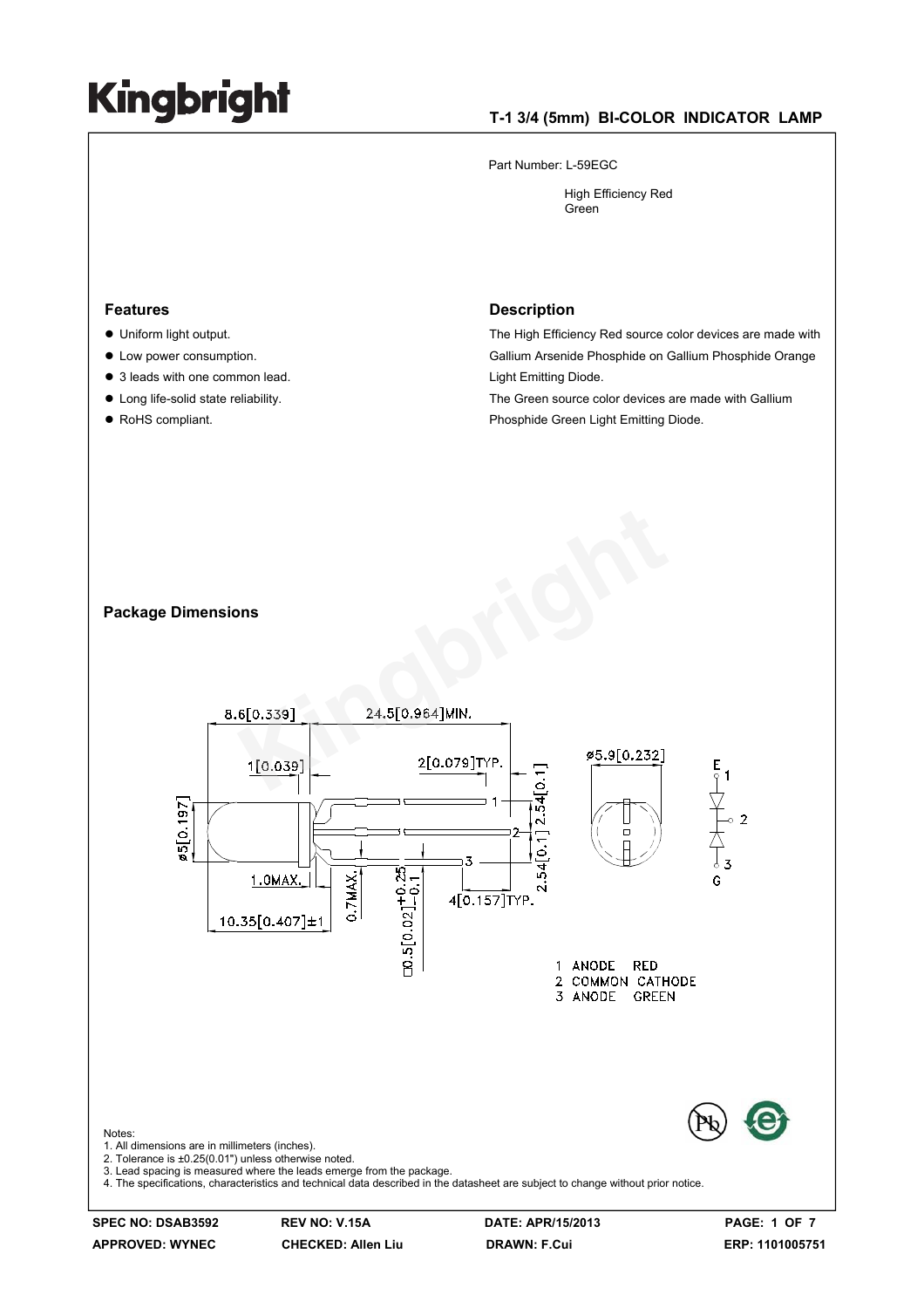#### **Selection Guide**

| Part No.  | <b>Dice</b>                     | Lens Type          |       | Iv (mcd) [2]<br>@ 20mA |            |
|-----------|---------------------------------|--------------------|-------|------------------------|------------|
|           |                                 |                    | Min.  | Typ.                   | 201/2      |
|           | High Efficiency Red (GaAsP/GaP) | <b>Water Clear</b> | 80    | 200                    | $24^\circ$ |
|           |                                 |                    | $*50$ | $*100$                 |            |
| $L-59EGC$ | Green (GaP)                     |                    | 50    | 120                    |            |
|           |                                 |                    | $*50$ | $*120$                 |            |

Notes:

1. θ1/2 is the angle from optical centerline where the luminous intensity is 1/2 of the optical peak value.

2. Luminous intensity/ luminous Flux: +/-15%.

\*Luminous intensity value is traceable to the CIE127-2007 compliant national standards.

#### **Electrical / Optical Characteristics at TA=25°C**

| Symbol                              | <b>Parameter</b>         | <b>Device</b>                       | Typ.       | Max.       | Units           | <b>Test Conditions</b> |
|-------------------------------------|--------------------------|-------------------------------------|------------|------------|-----------------|------------------------|
| λpeak                               | Peak Wavelength          | <b>High Efficiency Red</b><br>Green | 627<br>565 |            | nm              | $IF=20mA$              |
| <b>AD [1]</b>                       | Dominant Wavelength      | <b>High Efficiency Red</b><br>Green | 617<br>568 |            | $IF=20mA$<br>nm |                        |
| $\Delta\lambda$ 1/2                 | Spectral Line Half-width | <b>High Efficiency Red</b><br>Green | 45<br>30   |            | nm              | $IF=20mA$              |
| C                                   | Capacitance              | High Efficiency Red<br>Green        | 15<br>15   |            | pF              | $V_F = 0V$ ; f=1MHz    |
| VF [2]                              | <b>Forward Voltage</b>   | <b>High Efficiency Red</b><br>Green | 2<br>2.2   | 2.5<br>2.5 | v               | $IF=20mA$              |
| lR.                                 | <b>Reverse Current</b>   | High Efficiency Red<br>Green        |            | 10<br>10   | uA              | $V_R = 5V$             |
| Notes:<br>1. Wavelength: $+/-1$ nm. |                          |                                     |            |            |                 |                        |

1.Wavelength: +/-1nm.

2. Forward Voltage: +/-0.1V. 3. Wavelength value is traceable to the CIE127-2007 compliant national standards.

#### **Absolute Maximum Ratings at TA=25°C**

| <b>Parameter</b>                | <b>High Efficiency Red</b>           | Green | <b>Units</b> |  |  |
|---------------------------------|--------------------------------------|-------|--------------|--|--|
| Power dissipation               | 75                                   | 62.5  | mW           |  |  |
| DC Forward Current              | 30                                   | 25    | mA           |  |  |
| Peak Forward Current [1]        | 160                                  | 140   | mA           |  |  |
| Reverse Voltage                 | 5<br>V                               |       |              |  |  |
| Operating / Storage Temperature | -40 $^{\circ}$ C To +85 $^{\circ}$ C |       |              |  |  |
| Lead Solder Temperature [2]     | 260°C For 3 Seconds                  |       |              |  |  |
| Lead Solder Temperature [3]     | 260°C For 5 Seconds                  |       |              |  |  |

Notes:

1. 1/10 Duty Cycle, 0.1ms Pulse Width.

2. 2mm below package base.

3. 5mm below package base.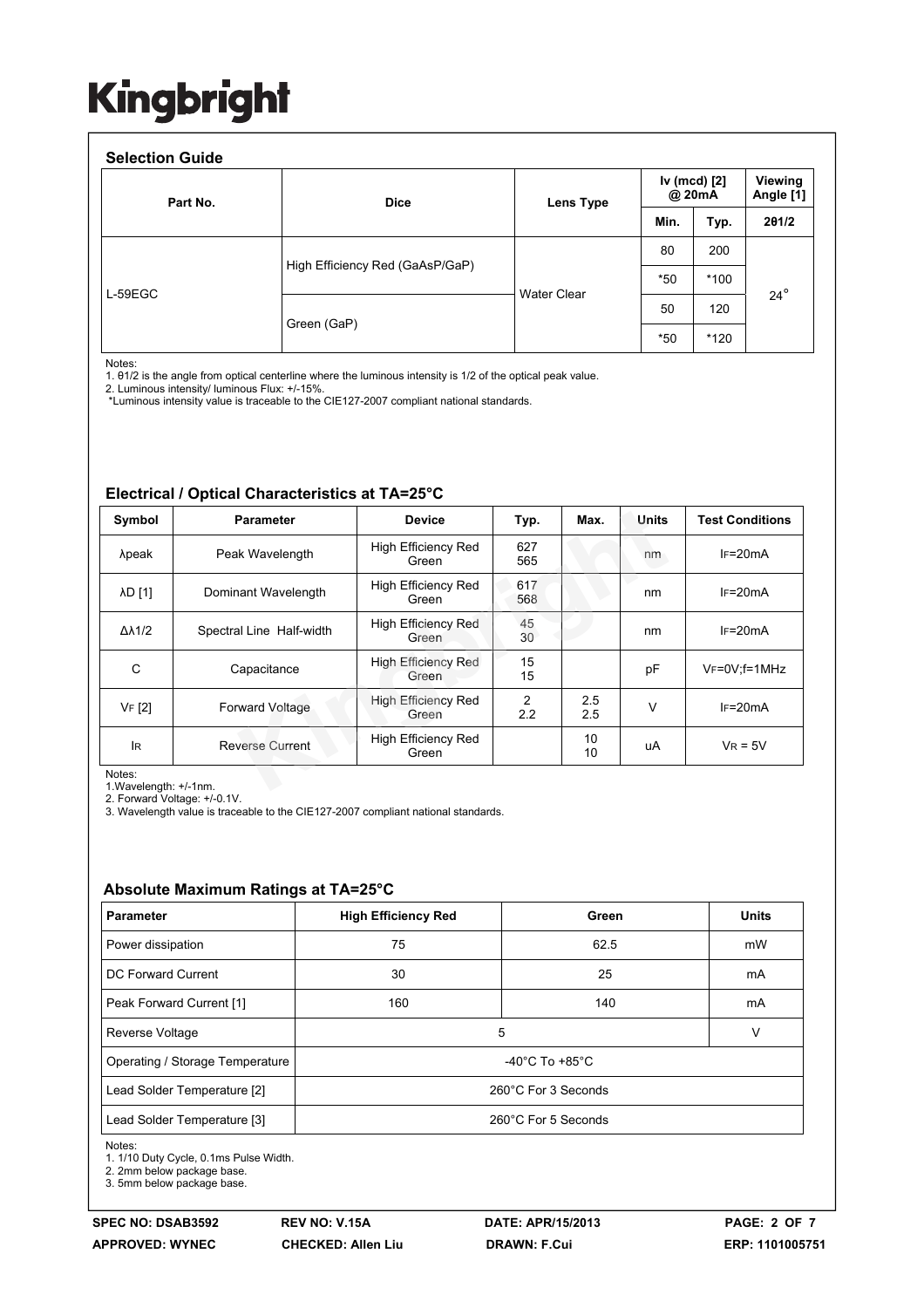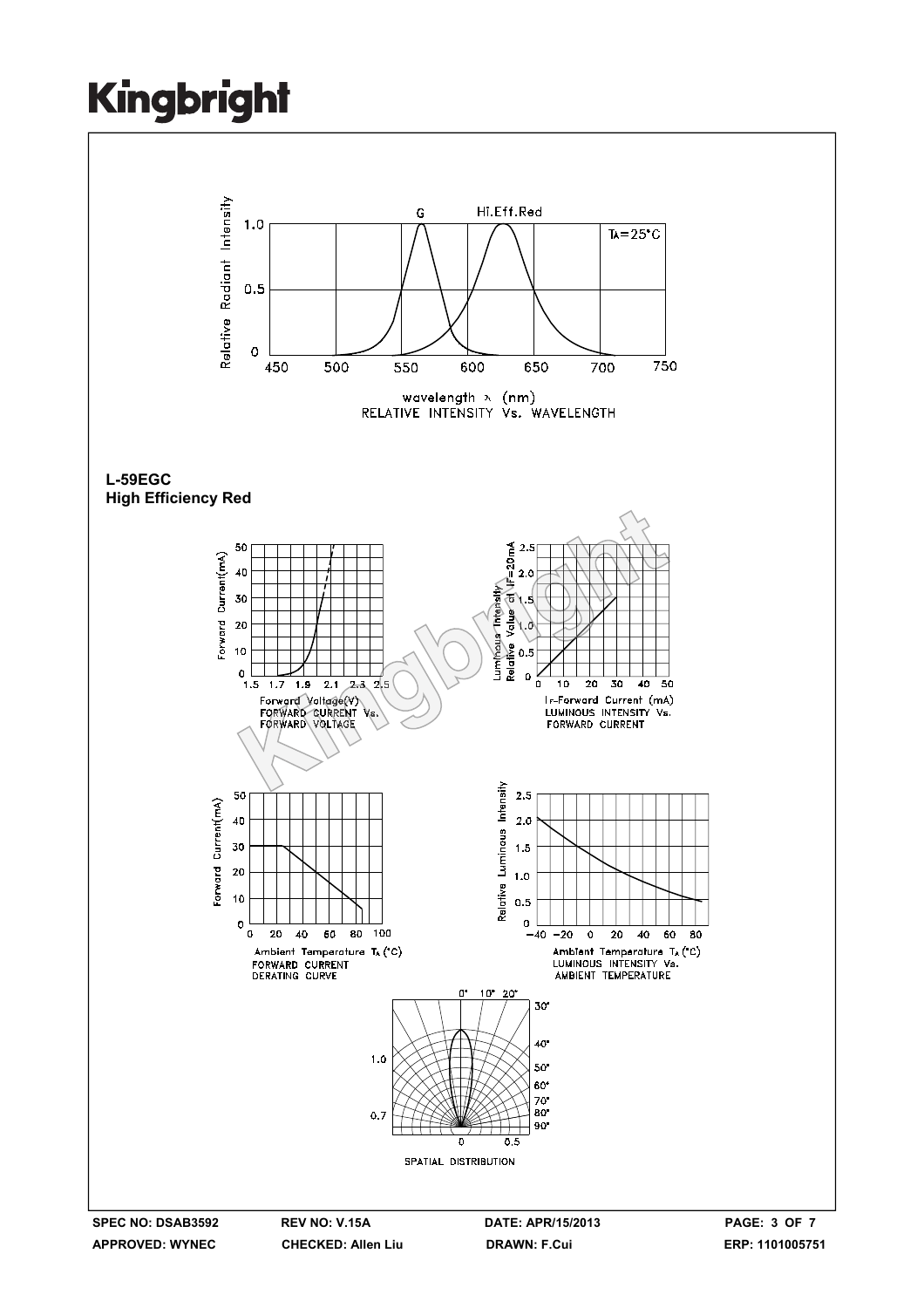**Green**

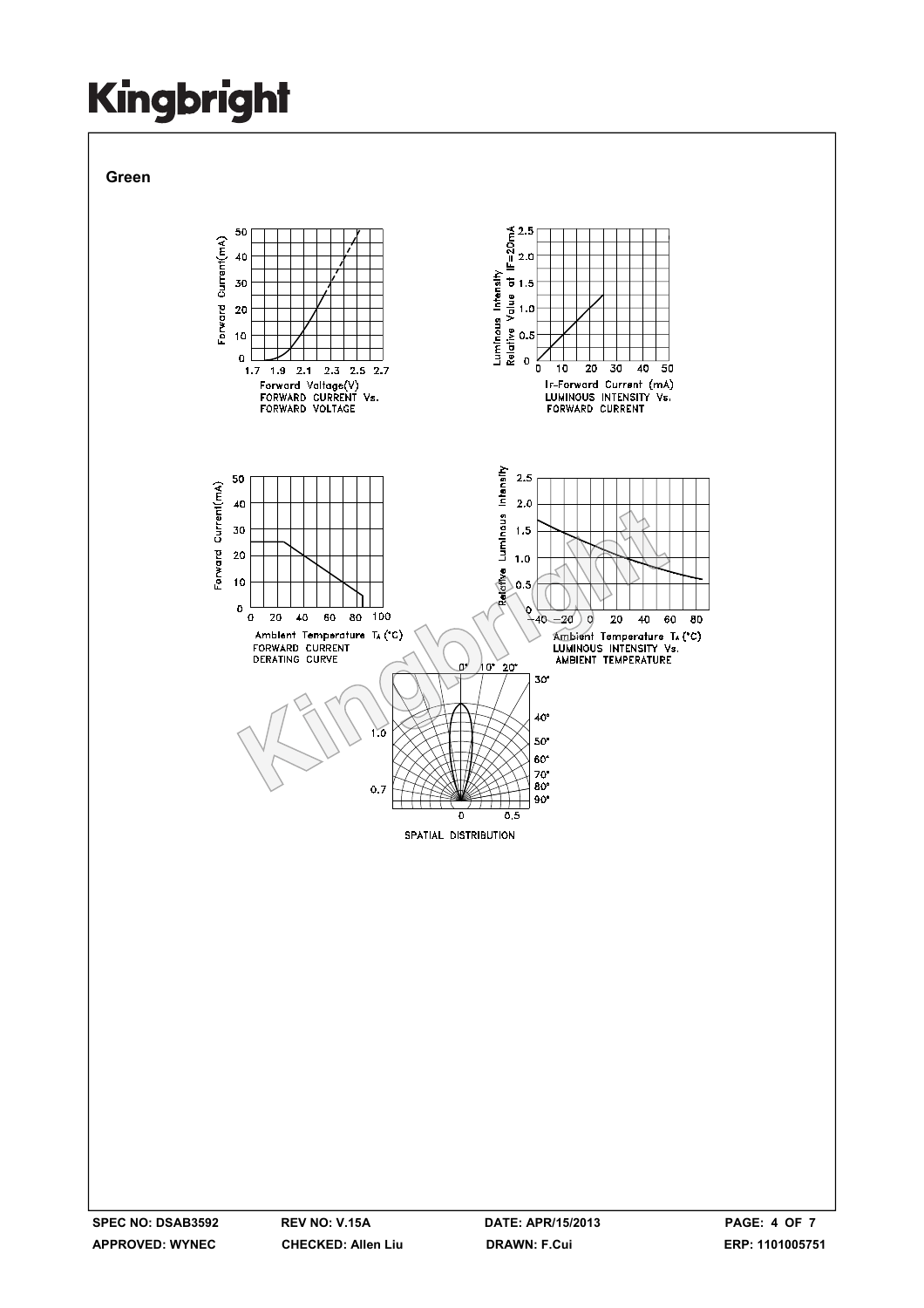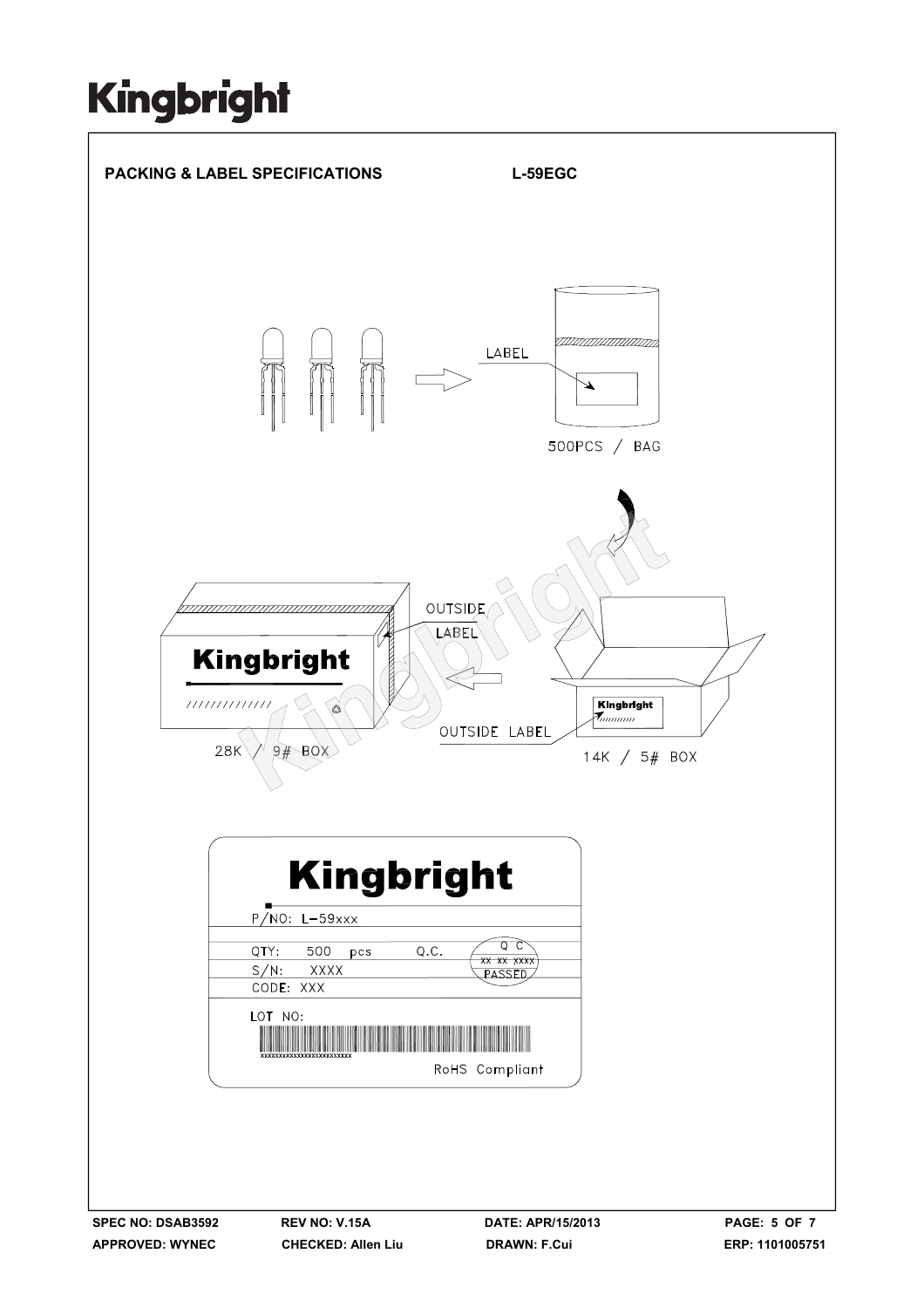### **PRECAUTIONS**

1. The lead pitch of the LED must match the pitch of the mounting holes on the PCB during component placement. Lead-forming may be required to insure the lead pitch matches the hole pitch. Refer to the figure below for proper lead forming procedures.  $(Fia. 1)$ 



 $" \bigcap$ 

- $(Fig.2)$
- 



- 4. Maintain a minimum of 2mm clearance between the base of the LED lens and the first lead bend. (Fig. 5 and 6)
- 5. During lead forming, use tools or jigs to hold the leads securely so that the bending force will not be transmitted to the LED lens and its internal structures. Do not perform lead forming once the component has been mounted onto the PCB. (Fig. 7)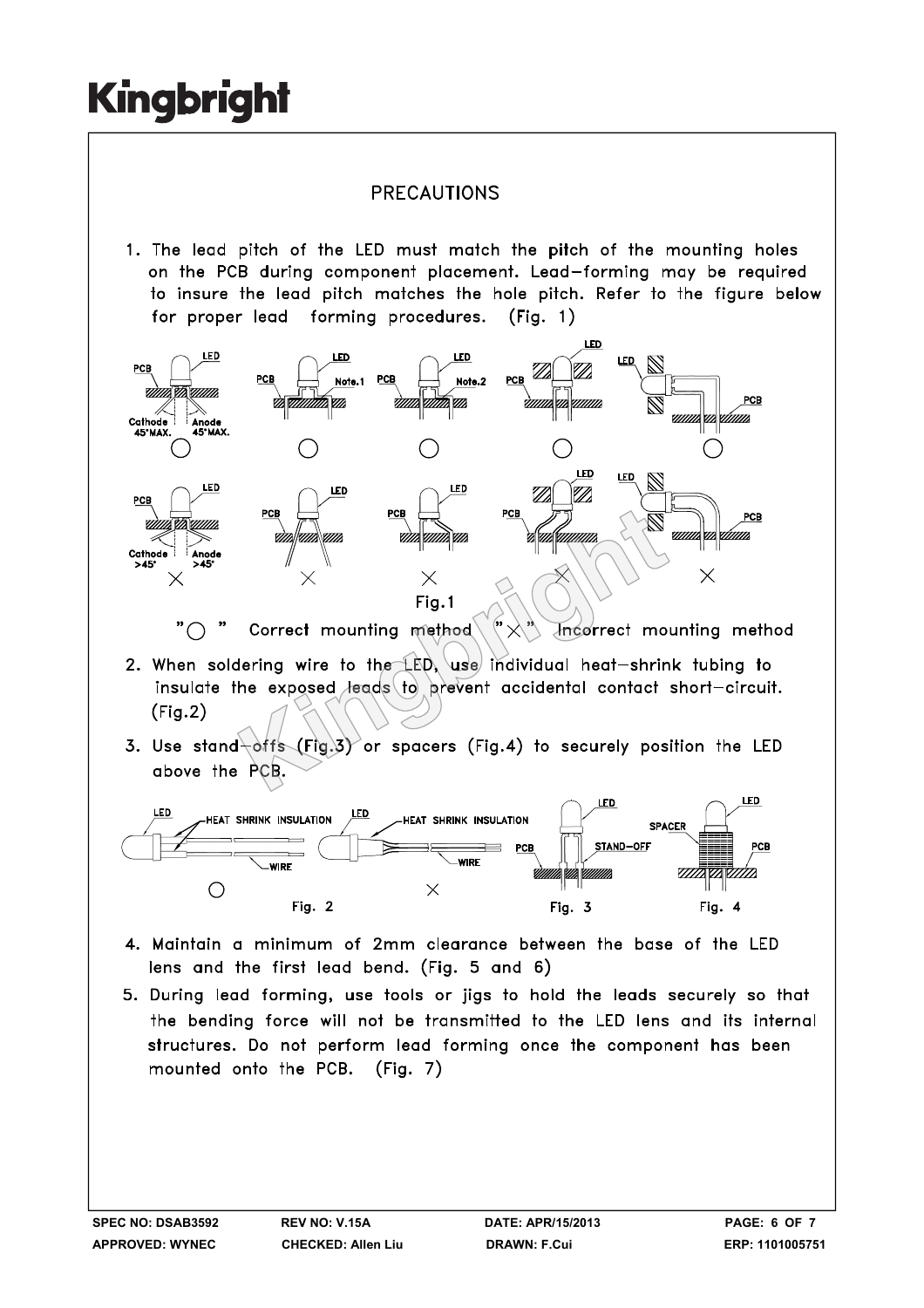